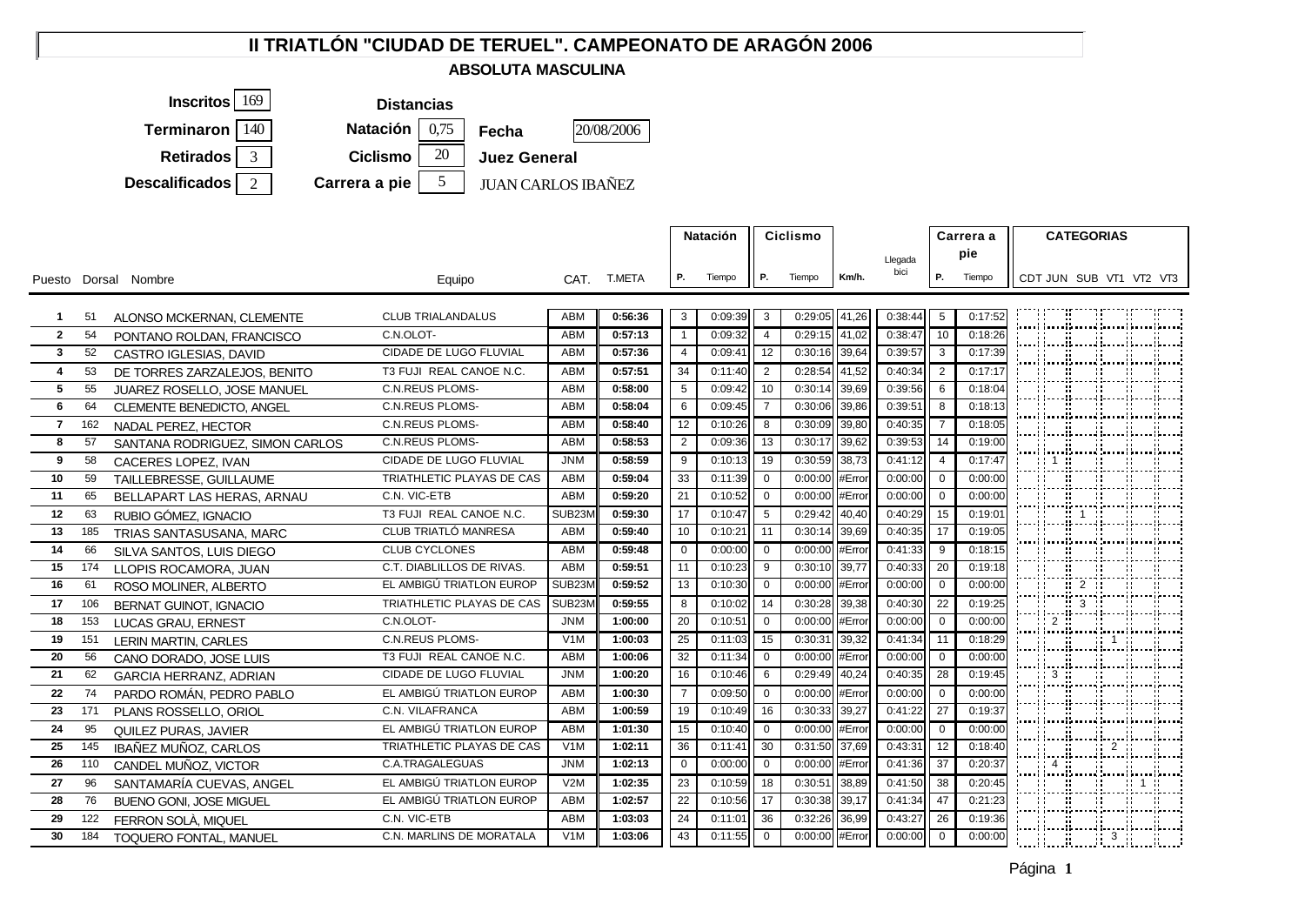|    |     |                                    |                              |                  |             |             | <b>Natación</b> |                |               |        |               |                |         |  | Ciclismo |                                                                                      |  | Carrera a |  | <b>CATEGORIAS</b> |  |  |  |  |  |
|----|-----|------------------------------------|------------------------------|------------------|-------------|-------------|-----------------|----------------|---------------|--------|---------------|----------------|---------|--|----------|--------------------------------------------------------------------------------------|--|-----------|--|-------------------|--|--|--|--|--|
|    |     |                                    |                              |                  |             |             |                 |                |               |        | Llegada       |                | pie     |  |          |                                                                                      |  |           |  |                   |  |  |  |  |  |
|    |     | Puesto Dorsal Nombre               | Equipo                       |                  | CAT. T.META | Р.          | Tiempo          | P.             | Tiempo        | Km/h.  | bici          | Р.             | Tiempo  |  |          | CDT JUN SUB VT1 VT2 VT3                                                              |  |           |  |                   |  |  |  |  |  |
| 31 | 69  | APARICIO RUIZ, BERNARDO            | EL AMBIGU TRIATLON EUROP     | ABM              | 1:03:16     | 41          | 0:11:52         | 23             | 0:31:29       | 38,11  | 0:43:21       | 33             | 0:19:55 |  |          |                                                                                      |  |           |  |                   |  |  |  |  |  |
| 32 | 104 | <b>BARBUDO HERRERA, LUIS</b>       | ADAL CAJA SEGOVIA            | ABM              | 1:03:25     | 27          | 0:11:21         | 41             | 0:32:53       | 36,49  | 0:44:14       | 19             | 0:19:11 |  |          |                                                                                      |  |           |  |                   |  |  |  |  |  |
| 33 | 67  | MANZANO BENITO, LUIS               | C.N. ZOITI 89                | ABM              | 1:03:32     | 44          | 0:11:57         | 32             | 0:32:11       | 37,28  | 0:44:08       | 21             | 0:19:24 |  |          | ;; ;;;; ;; ;;;;                                                                      |  |           |  |                   |  |  |  |  |  |
| 34 | 91  | FACI WESTON, GABRIEL               | EL AMBIGÚ TRIATLON EUROP     | SUB23N           | 1:03:44     | 47          | 0:12:08         | 28             | 0:31:43       | 37,83  | 0:43:51       | 31             | 0:19:53 |  |          |                                                                                      |  |           |  |                   |  |  |  |  |  |
| 35 | 180 | SOLER FERNANDEZ, FERNANDO          | C.T. DIABLILLOS DE RIVAS.    | V <sub>1</sub> M | 1:04:21     | 39          | 0:11:47         | -26            | 0:31:40       | 37,89  | 0:43:27       | 40             | 0:20:54 |  |          |                                                                                      |  |           |  |                   |  |  |  |  |  |
| 36 | 89  | BARROSO PRIETO, SUMNIFREDO         | C. T. TURIA EXTREME          | ABM              | 1:04:35     | 78          | 0:14:0'         | 24             | 0:31:34       | 38,01  | 0:45:35       | 13             | 0:19:00 |  |          |                                                                                      |  |           |  |                   |  |  |  |  |  |
| 37 | 90  | CLAVERO FORCÉN, JAVIER             | STADIUM CASABLANCA-          | V <sub>1</sub> M | 1:04:39     | 38          | 0:11:43         | 39             | 0:32:34       | 36,84  | 0:44:17       | 34             | 0:20:22 |  |          |                                                                                      |  |           |  |                   |  |  |  |  |  |
| 38 | 68  | <b>GRAUS ARANDA, JUAN CARLOS</b>   | EXMO AYTO DE CALATAYUD       | ABM              | 1:05:05     | 75          | 0:13:58         | 27             | 0:31:42       | 37,85  | 0:45:40       | 23             | 0:19:25 |  |          | HHHHH                                                                                |  |           |  |                   |  |  |  |  |  |
| 39 | 71  | FAÑANAS GIMENEZ, FERNANDO          | EL AMBIGÚ TRIATLON EUROP     | V <sub>1</sub> M | 1:05:27     | 67          | 0:13:16         | 33             | 0:32:21       | 37,09  | 0:45:37       | 29             | 0:19:50 |  |          |                                                                                      |  |           |  |                   |  |  |  |  |  |
| 40 | 144 | HUESO PALACIÁN, CARLOS             | EXMO AYTO DE CALATAYUD       | ABM              | 1:05:33     | 83          | 0:14:28         | 31             | 0:31:57       | 37,55  | 0:46:25       | 18             | 0:19:08 |  |          |                                                                                      |  |           |  |                   |  |  |  |  |  |
| 41 | 78  | FOZ MOLINS, LUIS ANGEL             | C. T. TURIA EXTREME          | <b>ABM</b>       | 1:05:44     | 60          | 0:12:33         | 47             | 0:33:40       | 35,64  | 0:46:13       | 24             | 0:19:31 |  |          | hilmbuthilmi                                                                         |  |           |  |                   |  |  |  |  |  |
| 42 | 70  | MUÑOZ LORENTE, FELIPE              | <b>BODEGAS BORSAO</b>        | ABM              | 1:05:53     | 92          | 0:14:51         | 21             | 0:31:09       | 38,52  | 0:46:00       | 30             | 0:19:53 |  |          |                                                                                      |  |           |  |                   |  |  |  |  |  |
| 43 | 107 | BORRAS MARTIN-LORENTE, CONRADO     | C.N.CASTALIA CASTELLON       | <b>JNM</b>       | 1:06:18     | 18          | 0:10:48         | 37             | 0:32:32       | 36,88  | 0:43:20       | 80             | 0:22:58 |  |          | 5.5                                                                                  |  |           |  |                   |  |  |  |  |  |
| 44 | 73  | <b>HERNANDO LORENZ, DANIEL</b>     | STADIUM CASABLANCA-          | ABM              | 1:06:20     | 50          | 0:12:13         | 45             | 0:33:31       | 35,80  | 0:45:44       | 36             | 0:20:36 |  |          |                                                                                      |  |           |  |                   |  |  |  |  |  |
| 45 | 129 | <b>GARCÍA MARTÍN, JOSE EUTIMIO</b> | LA GRANJA.COM-CASINO         | V <sub>1</sub> M | 1:06:40     | 80          | 0:14:10         | 25             | 0:31:40       | 37,89  | 0:45:50       | 39             | 0:20:50 |  |          | }~  ~  ~  ~  ~  ~  ~ <br>!                                                           |  |           |  |                   |  |  |  |  |  |
| 46 | 92  | GARCÍA COLÁS, JESÚS ALBERTO        | EXMO AYTO DE CALATAYUD       | SUB23M           | 1:06:52     | 90          | 0:14:44         | 20             | 0:31:04       | 38,62  | 0:45:48       | 42             | 0:21:04 |  |          | ---  ---  ----  ----  ----  ---- <br> -                      5                       |  |           |  |                   |  |  |  |  |  |
| 47 | 97  | SIMÓN GONI, RICARDO                | EL AMBIGÚ TRIATLON EUROP     | SUB23M           | 1:06:55     | 74          | 0:13:54         | 29             | 0:31:49       | 37,71  | 0:45:43       | 46             | 0:21:12 |  |          | ---  ---  ----  ----  ----  ---- <br> ---  ----  -----  ----  ----  ----             |  |           |  |                   |  |  |  |  |  |
| 48 | 178 | SANCHEZ BURGOS, ERNESTO            | SEGURO DE UN DIA             | ABM              | 1:07:02     | 106         | 0:16:01         | 50             | 0:33:50       | 35,46  | 0:49:51       |                | 0:17:11 |  |          |                                                                                      |  |           |  |                   |  |  |  |  |  |
| 49 | 157 | MARTIN PEREZ, TOMAS                | C. T. TURIA EXTREME          | ABM              | 1:07:06     | 37          | 0:11:42         | 35             | 0:32:25       | 37,01  | 0:44:07       | 81             | 0:22:59 |  |          | Municipality (<br>jeveci izvezijanenoj jezeraj jezeraj jezeraj                       |  |           |  |                   |  |  |  |  |  |
| 50 | 94  | GIMENO FERRER, JOSE MANUEL         | EL AMBIGÚ TRIATLON EUROP     | ABM              | 1:07:16     | 69          | 0:13:29         | $\overline{0}$ | 0:00:00       | #Erro  | 0:00:00       | $\overline{0}$ | 0:00:00 |  |          |                                                                                      |  |           |  |                   |  |  |  |  |  |
| 51 | 176 | ROS LLOPIS, MIGUEL                 | C.A.TRAGALEGUAS              | <b>JNM</b>       | 1:07:29     | 63          | 0:12:45         | 22             | 0:31:27       | 38,15  | 0:44:12       | 86             | 0:23:17 |  |          |                                                                                      |  |           |  |                   |  |  |  |  |  |
| 52 | 72  | YUS PARICIO, JOSE ANDRÉS           | C. T. TURIA EXTREME          | <b>JNM</b>       | 1:07:41     | 35          | 0:11:4'         | 51             | 0:33:53       | 35,41  | 0:45:34       | 55             | 0:22:07 |  |          |                                                                                      |  |           |  |                   |  |  |  |  |  |
| 53 | 158 | MARTINEZ COTO, BORJA               | C.T. DIABLILLOS DE RIVAS.    | SUB23N           | 1:08:17     | 54          | 0:12:19         | 44             | 0:33:10       | 36,18  | 0:45:29       | 73             | 0:22:48 |  |          |                                                                                      |  |           |  |                   |  |  |  |  |  |
| 54 | 166 | ORTIZ HERNANDEZ, SERGIO            | C.N. MARLINS DE MORATALA     | <b>ABM</b>       | 1:08:31     | $\mathbf 0$ | 0:00:00         | $\mathbf 0$    | 0:00:00       | #Erro  | 0:45:41       | 77             | 0:22:50 |  |          |                                                                                      |  |           |  |                   |  |  |  |  |  |
| 55 | 103 | <b>BAHR, CRISTIAN</b>              | SEGURO DE UN DIA             | <b>JNM</b>       | 1:08:40     | 45          | 0:12:01         | 55             | 0:33:59       | 35,31  | 0:46:00       | 72             | 0:22:40 |  |          |                                                                                      |  |           |  |                   |  |  |  |  |  |
| 56 | 75  | PINTANEL LOBACO, ROBERTO           | STADIUM CASABLANCA-          | V <sub>1</sub> M | 1:08:50     | 76          | 0:13:58         | 40             | 0:32:36       | 36,80  | 0:46:34       | 59             | 0:22:16 |  |          |                                                                                      |  |           |  |                   |  |  |  |  |  |
| 57 | 163 | NUNEZ SANTAEMILIA, ADRIAN          | C.A.TRAGALEGUAS              | <b>CDM</b>       | 1:08:53     | 56          | 0:12:22         | $\overline{1}$ | 0:28:12       | 42,55  | 0:40:34       | 121            | 0:28:19 |  |          |                                                                                      |  |           |  |                   |  |  |  |  |  |
| 58 | 87  | CAUDEVILLA ASENSIO, ANTONIO        | C. T. TURIA EXTREME          | ABM              | 1:08:57     | 42          | 0:11:54         | 56             | 0:34:01       | 35,27  | 0:45:55       | 82             | 0:23:02 |  |          |                                                                                      |  |           |  |                   |  |  |  |  |  |
| 59 | 77  | GIL CONGET, RAUL                   | EL AMBIGÚ TRIATLON EUROP     | ABM              | 1:08:59     | 70          | 0:13:31         | 34             | 0:32:21       | 37,09  | 0:45:52       | 85             | 0:23:07 |  |          | ;; ;;;; ;; ;;;;                                                                      |  |           |  |                   |  |  |  |  |  |
| 60 | 160 | MOHAMED OMAR, LEMHABA              | <b>BODEGAS BORSAO</b>        | <b>JNM</b>       | 1:09:08     | 77          | 0:13:59         | 38             | 0:32:34       | 36,84  | 0:46:33       | 69             | 0:22:35 |  |          | $\begin{array}{cccccccc}\n 11.9 & \text{ii} & \text{ii} & \text{iii} \n \end{array}$ |  |           |  |                   |  |  |  |  |  |
| 61 | 98  | ALCOVER PEREZ, VIRGILIO            | CLUB TRIATLÓ CARLET          | <b>ABM</b>       | 1:09:20     | 71          | 0:13:33         | 42             | 0:32:58       | 36,40  | 0:46:31       | 76             | 0:22:49 |  |          | 1919 - 1920                                                                          |  |           |  |                   |  |  |  |  |  |
| 62 | 177 | ROY VICENTE, JAUME                 | C.N.MOLINS DE REI-           | SUB23M           | 1:09:37     | 84          | 0:14:30         | 53             | 0:33:56       | 35,36  | 0:48:26       | 45             | 0:21:11 |  |          | ---  ---  ----  ----  ----  ---- <br> ---  ----  -----  ----  ----  ----             |  |           |  |                   |  |  |  |  |  |
| 63 | 161 | MONTÓN LLOP, JOSÉ                  | C. T. TURIA EXTREME          | CDM              | 1:09:49     | 82          | 0:14:15         | 65             | 0:34:37       | 34,66  | 0:48:52       | 41             | 0:20:57 |  |          |                                                                                      |  |           |  |                   |  |  |  |  |  |
| 64 | 86  | PLUMED SANCHO, JOSE MANUEL         | C. T. TURIA EXTREME          | V <sub>1</sub> M | 1:10:03     | 97          | 0:15:03         | 64             | 0:34:37       | 34,66  | 0:49:40       | 35             | 0:20:23 |  |          | իտակ կառավիրատակերտակ խոսավիրատե                                                     |  |           |  |                   |  |  |  |  |  |
| 65 | 99  | ARAGON MIGUEL, ALBERTO             | SEGURO DE UN DIA             | ABM              | 1:10:41     | 49          | 0:12:11         | 73             | 0:35:42       | 33,61  | 0:47:53       | 74             | 0:22:48 |  |          | [pana] [pana][panand][panan][panan][panan]]                                          |  |           |  |                   |  |  |  |  |  |
| 66 |     | 118 DURO RUIZ, JUAN VICENTE        | <b>BICI-CLUB PICASSENT</b>   | ABM              | 1:10:47     | 46          | $0:12:07$ 48    |                | 0:33:42 35,60 |        | $0:45:49$ 101 |                | 0:24:58 |  |          |                                                                                      |  |           |  |                   |  |  |  |  |  |
| 67 | 170 | PINTANEL LOBACO, VICTORIO          | STADIUM CASABLANCA-          | ABM              | 1:10:52     | 0           | 0:00:00         | $\overline{0}$ | 0:00:00       | #Error | 0:48:48       | 51             | 0:22:04 |  |          | ;; ;;;;;;;;;;                                                                        |  |           |  |                   |  |  |  |  |  |
| 68 | 109 | CANADELL PICART, DANI              | <b>CLUB TRIATLO SABADELL</b> | ABM              | 1:10:54     | 87          | 0:14:38         | 58             | 0:34:03       | 35,24  | 0:48:41       | 57             | 0:22:13 |  |          |                                                                                      |  |           |  |                   |  |  |  |  |  |
| 69 | 133 | <b>GARRIDO RUBIO, FERNANDO</b>     | CDBT. BRICOBLOCK-ESPROT      | ABM              | 1:11:33     | 89          | 0:14:39         | 49             | 0:33:49       | 35,48  | 0:48:28       | 84             | 0:23:05 |  |          | ;; ;;;; ;; ;;;;                                                                      |  |           |  |                   |  |  |  |  |  |
| 70 | 143 | HERNANDEZ ARRIBAS, RUBEN           | C.N. MARLINS DE MORATALA     | ABM              | 1:11:35     | 65          | 0:12:53         | -43            | 0:33:08       | 36,21  | 0:46:01       | 106            | 0:25:34 |  |          | ----  ----  -----  -----  -<br> -                               10                   |  |           |  |                   |  |  |  |  |  |
| 71 | 108 | CALABUIG MARTINEZ, VICENTE         | C.T. JUMILLA                 | V <sub>1</sub> M | 1:11:54     | 99          | 0:15:22         | 60             | 0:34:23 34,90 |        | 0:49:45 56    |                | 0:22:09 |  |          | isi isina mata                                                                       |  |           |  |                   |  |  |  |  |  |
| 72 | 85  | <b>BUESO ALBERDI, ANTONIO</b>      | C. T. TURIA EXTREME          | ABM              | 1:12:14     | 53          | 0:12:16         | 69             | 0:35:11       | 34,10  | 0:47:27       | 99             | 0:24:47 |  |          |                                                                                      |  |           |  |                   |  |  |  |  |  |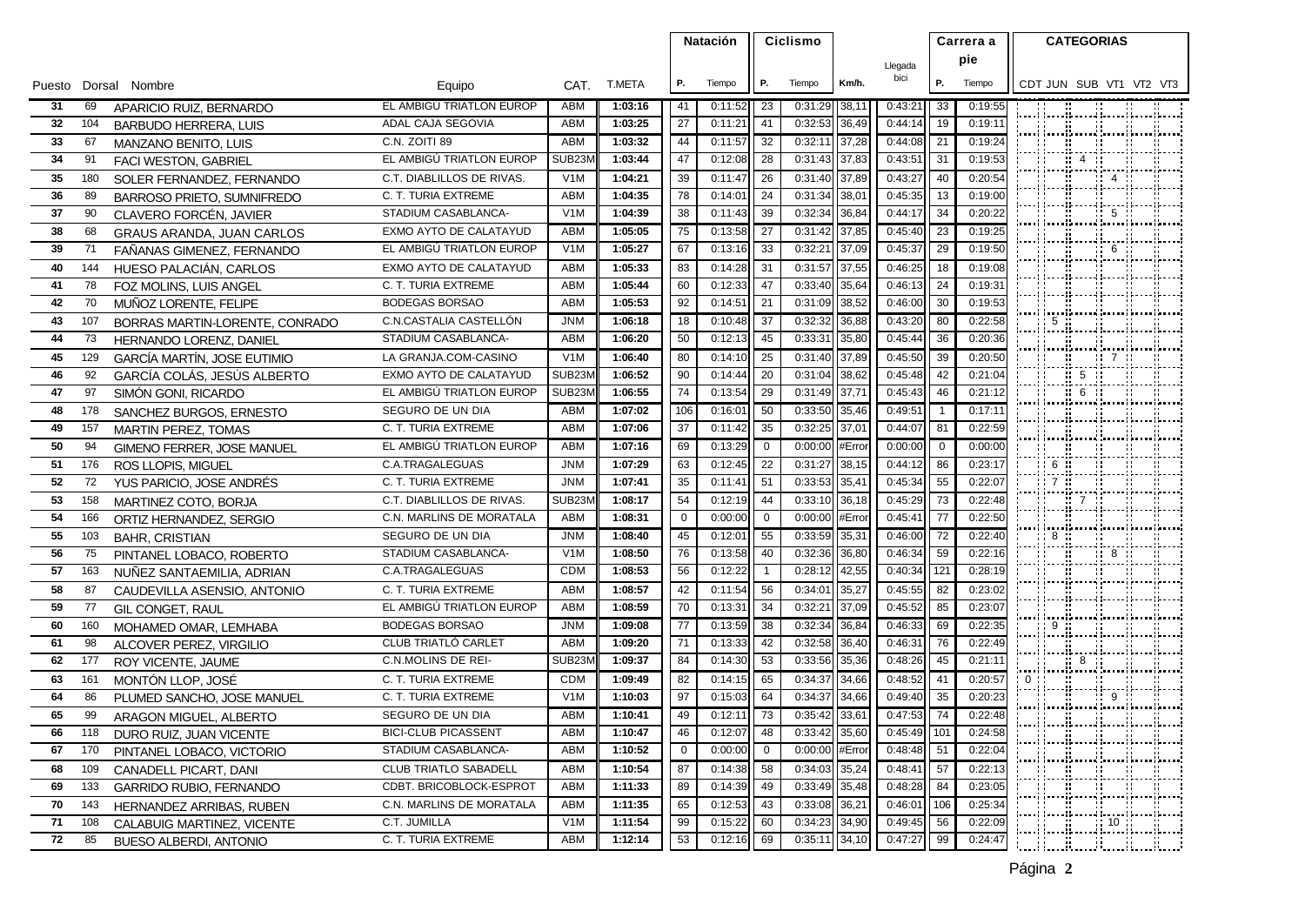|            |            |                                                         |                                         |                                |                    |            | <b>Natación</b>    |                |                    |                | Ciclismo           |              |                    |       |  |                                                                                                 | Carrera a  |  |  | <b>CATEGORIAS</b> |  |
|------------|------------|---------------------------------------------------------|-----------------------------------------|--------------------------------|--------------------|------------|--------------------|----------------|--------------------|----------------|--------------------|--------------|--------------------|-------|--|-------------------------------------------------------------------------------------------------|------------|--|--|-------------------|--|
|            |            |                                                         |                                         |                                |                    |            |                    |                |                    |                | Llegada            |              | pie                |       |  |                                                                                                 |            |  |  |                   |  |
|            |            | Puesto Dorsal Nombre                                    | Equipo                                  |                                | CAT. T.META        | Р.         | Tiempo             | Р.             | Tiempo             | Km/h.          | bici               | Р.           | Tiempo             |       |  | CDT JUN SUB VT1 VT2 VT3                                                                         |            |  |  |                   |  |
| 73         | 149        | LAHOZ LIZANDRA, MANUEL                                  | SEGURO DE UN DIA                        | ABM                            | 1:12:22            | 105        | 0:15:56            | 57             | 0:34:01            | 35,27          | 0:49:57            | 63           | 0:22:25            |       |  |                                                                                                 |            |  |  |                   |  |
| 74         | 150        | LAPUENTE TERUEL, OCTAVIO JOSE                           | C. T. TURIA EXTREME                     | ABM                            | 1:12:36            | 104        | 0:15:43            | 67             | 0:34:54            | 34,38          | 0:50:37            | 49           | 0:21:59            |       |  | <br> ---  ----  ----  ----  ----  ----                                                          |            |  |  |                   |  |
| 75         | 83         | MONREAL HIJAR, ANTONIO                                  | EL AMBIGÚ TRIATLON EUROP                | V <sub>1</sub> M               | 1:13:03            | 61         | 0:12:38            | 86             | 0:37:33            | 31,95          | 0:50:11            | 78           | 0:22:52            |       |  | ;; ;;;;;;;;;;;                                                                                  |            |  |  |                   |  |
| 76         | 175        | ROJO NÚÑEZ, JUAN                                        | T3 FUJI REAL CANOE N.C.                 | ABM                            | 1:13:06            | 66         | 0:13:1'            | 61             | 0:34:26            | 34,84          | 0:47:37            | 104          | 0:25:29            |       |  | <b>Film and an</b>                                                                              |            |  |  |                   |  |
| 77         | 167        | ORTOLA ORTOLA, ALEJANDRO                                | S.D.CORRECAMINOS                        | ABM                            | 1:13:21            | 88         | 0:14:39            | 71             | 0:35:23            | 33,91          | 0:50:02            | 87           | 0:23:19            |       |  | ;; ;;;; ;; ;;;;                                                                                 |            |  |  |                   |  |
| 78         | 84         | RUIZ GALAY, MIGUEL ANGEL                                | C.P.MAYENCOS-                           | V <sub>1</sub> M               | 1:13:40            | 85         | 0:14:35            | 75             | 0:36:29            | 32,89          | 0:51:04            | 70           | 0:22:36            |       |  |                                                                                                 |            |  |  |                   |  |
| 79         | 126        | <b>GARCIA DE MERLO, ADRIANO</b>                         | C.N. MARLINS DE MORATALA                | V <sub>1</sub> M               | 1:13:56            | 62         | 0:12:42            | $\overline{0}$ | 0:00:00            | #Error         | 0:00:00            | $\mathbf{0}$ | 0:00:00            |       |  | --  ---  ---  ---  ---  --- <br> --  ---  ----  ---  ---  --- <br> ---  ---  ---  ---  ---  --- |            |  |  |                   |  |
| 80         | 148        | LAHOZ LIZANDRA. IVAN                                    | SEGURO DE UN DIA                        | <b>ABM</b>                     | 1:14:13            | 117        | 0:17:16            | 59             | 0:34:22            | 34,91          | 0:51:38            | 68           | 0:22:35            |       |  | ;; ;;;;;;;;;;                                                                                   |            |  |  |                   |  |
| 81         | 115        | CLAVERAS DILOY, CARLOS                                  | C.N. ZOITI 89                           | ABM                            | 1:14:40            | 81         | 0:14:13            | -80            | 0:37:07            | 32,33          | 0:51:20            | 88           | 0:23:20            |       |  |                                                                                                 |            |  |  |                   |  |
| 82         | 172        | REDONDO RODELAS, SERGIO                                 | <b>INDEPENDIENTE</b>                    | <b>ABM</b>                     | 1:15:44            | 102        | 0:15:36            | 88             | 0:38:02            | 31,55          | 0:53:38            | 53           | 0:22:06            |       |  |                                                                                                 |            |  |  |                   |  |
| 83         | 124        | GALVEZ RODELGO, PEDRO                                   | C.N. MARLINS DE MORATALA                | <b>ABM</b>                     | 1:16:52            | 86         | 0:14:37            | 99             | 0:39:47            | 30,16          | 0:54:24            | 64           | 0:22:28            |       |  |                                                                                                 |            |  |  |                   |  |
| 84         | 80         | NAVARRO SIERRA, ANGEL                                   | SEGURO DE UN DIA                        | V <sub>1</sub> M               | 1:16:53            | 127        | 0:18:12            | 85             | 0:37:31            | 31,98          | 0:55:43            | 44           | 0:21:10            |       |  | $\therefore$ 14                                                                                 |            |  |  |                   |  |
| 85         | 117        | DOMÍNGUEZ LÓPEZ, LUIS MIGUEL                            | T3 FUJI REAL CANOE N.C.                 | ABM                            | 1:17:12            | 51         | 0:12:14            | 77             | 0:36:53            | 32,53          | 0:49:07            | 117          | 0:28:05            |       |  |                                                                                                 |            |  |  |                   |  |
| 86         | 155        | MARIA RABANAQUE, DAVID                                  | C. T. TURIA EXTREME                     | <b>CDM</b>                     | 1:17:23            | 109        | 0:16:09            | 81             | 0:37:12            | 32,25          | 0:53:21            | 93           | 0:24:02            | $0$ . |  | ;; ;;;;;;;;;                                                                                    |            |  |  |                   |  |
| 87         | 112        | CARPENA ESCUDERO, MANOLO                                | CLUB TRIATLÓ CARLET                     | ABM                            | 1:17:50            | 128        | 0:18:13            | 82             | 0:37:14            | 32,22          | 0:55:27            | 61           | 0:22:23            |       |  |                                                                                                 |            |  |  |                   |  |
| 88         | 120        | <b>ESPEJO ROIG, FRANCISCO</b>                           | C.T. CAMALEÓN-                          | V <sub>1</sub> M               | 1:19:04            | 98         | 0:15:19            | 92             | 0:39:20            | 30,50          | 0:54:39            | 96           | 0:24:25            |       |  |                                                                                                 |            |  |  |                   |  |
| 89         | 123        | FONS VILAGRASA, JOAN MARC                               | <b>C.N.REUS PLOMS-</b>                  | <b>ABM</b>                     | 1:19:25            | 79         | 0:14:06            | 95             | 0:39:31            | 30,36          | 0:53:37            | 108          | 0:25:48            |       |  |                                                                                                 |            |  |  |                   |  |
| 90         | 131        | GARCÍA ZARZA, ANDONI                                    | FUJI REAL CANOE N.C.                    | V2M                            | 1:20:23            | 110        | 0:16:18            | 103            | 0:40:16            | 29,80          | 0:56:34            | 90           | 0:23:49            |       |  |                                                                                                 |            |  |  |                   |  |
| 91         | 105        | BELLO MONTERO, ANGEL                                    | SEGURO DE UN DIA                        | V <sub>1</sub> M               | 1:20:24            | 113        | 0:16:40            | 98             | 0:39:44            | 30,20          | 0:56:24            | 92           | 0:24:00            |       |  |                                                                                                 |            |  |  |                   |  |
| 92         | 130        | GARCIA ZAHONERO, AGUSTIN                                | SEGURO DE UN DIA                        | V <sub>1</sub> M               | 1:20:30            | 120        | 0:17:46            | 102            | 0:40:13            | 29,83          | 0:57:59            | 66           | 0:22:31            |       |  | $\frac{11}{11}$ 17 $\frac{11}{17}$                                                              |            |  |  |                   |  |
| 93         | 132        | GUERRA BOZAL, LUIS ANTONIO                              | EL AMBIGÚ TRIATLON EUROP                | <b>ABM</b>                     | 1:20:56            | 114        | 0:16:54            | 97             | 0:39:42            | 30,22          | 0:56:36            | 94           | 0:24:20            |       |  | --  --  ---  ---  ---  --- <br> --  ---  ----  ---  --  --  --  --                              |            |  |  |                   |  |
| 94         | 119        | ENFEDAQUE ECHEVARIA, TOMAS                              | STADIUM CASABLANCA-                     | V2M                            | 1:20:59            | 116        | 0:17:08            | 94             | 0:39:24            | 30,45          | 0:56:32            | 97           | 0:24:27            |       |  |                                                                                                 |            |  |  |                   |  |
| 95         | 136        | GOMEZ CASTRO, DANIEL                                    | CLUB TRIATLÓ CARLET                     | <b>ABM</b>                     | 1:21:03            | 107        | 0:16:05            | 101            | 0:40:06            | 29,92          | 0:56:11            | 100          | 0:24:52            |       |  |                                                                                                 |            |  |  |                   |  |
| 96         | 128        | <b>GARCIA GONZALO, JORDI</b>                            | C.N.SABADELL-                           | <b>ABM</b>                     | 1:21:40            | 108        | 0:16:06            | 96             | 0:39:31            | 30,36          | 0:55:37            | 111          | 0:26:03            |       |  | ;; ;;;;;;;;;;                                                                                   |            |  |  |                   |  |
| 97         | 156        | MARQUEZ MARQUEZ, JAVIER                                 | <b>C.N.MOLINS DE REI-</b>               | <b>ABM</b>                     | 1:21:55            | 103        | 0:15:39            | 110            | 0:41:47            | 28,71          | 0:57:26            | 98           | 0:24:29            |       |  |                                                                                                 |            |  |  |                   |  |
| 98         | 181        | SOLIS RODRIGUEZ, KARLOS XABIER                          | SEGURO DE UN DIA                        | ABM                            | 1:22:57            | 101        | 0:15:30            | 90             | 0:38:56            | 30,82          | 0:54:26            | 122          | 0:28:31            |       |  |                                                                                                 |            |  |  |                   |  |
| 99         | 152        | LOPEZ GONZALEZ, PABLO                                   | SEGURO DE UN DIA                        | SUB23N                         | 1:23:00            | 133        | 0:18:43            | 108            | 0:41:28            | 28,93          | 1:00:11            | 75           | 0:22:49            |       |  | <b>MANUS</b>                                                                                    |            |  |  |                   |  |
| 100        | 88         | CABALLERO DIAZ, MIGUEL                                  | C.T. CAMALEON-                          | V1M                            | 1:23:29            | 100        | 0:15:24            | 106            | 0:41:09            | 29,16          | 0:56:33            | 114          | 0:26:56            |       |  |                                                                                                 |            |  |  |                   |  |
| 101        | 121        | ESPRIU FULLÀ, EDUARD                                    | C.N.CATALUNYA-                          | V2M                            | 1:23:37            | 130        | 0:18:24            | 91             | 0:39:08            | 30,66          | 0:57:32            | 112          | 0:26:05            |       |  | anni innelkonni annelkonnikons                                                                  |            |  |  |                   |  |
| 102        | 186        | LOPEZ CAÑO, JOSE ANTONIO                                | <b>INDEPENDIENTE</b>                    | <b>ABM</b>                     | 1:23:38            | 131        | 0:18:26            | 93             | 0:39:23            | 30,46          | 0:57:49            | 109          | 0:25:49            |       |  | inlink tink t                                                                                   |            |  |  |                   |  |
| 103        | 159        | MESAS DEL PINO, JOSEP A                                 | <b>INDEPENDIENTE</b>                    | <b>ABM</b>                     | 1:24:11            | 122        | 0:17:51<br>0:17:58 | 117            | 0:43:25            | 27,63          | 1:01:16            | 79<br>107    | 0:22:55            |       |  |                                                                                                 |            |  |  |                   |  |
| 104        | 116        | CUESTA SAMPER, JOSE JAVIER                              | SEGURO DE UN DIA                        | ABM                            | 1:25:12            | 124        |                    | 109            | 0:41:34            | 28,86          | 0:59:32            |              | 0:25:40            |       |  | (maal (maal)maand (maal) (maal)maal)                                                            |            |  |  |                   |  |
| 105<br>106 | 165<br>114 | ORTIZ ARDUAN, ALBERTO                                   | SEGURO DE UN DIA<br>CLUB TRIATLÓ CARLET | V <sub>1</sub> M<br><b>ABM</b> | 1:26:07<br>1:26:49 | 115<br>119 | 0:17:06<br>0:17:33 | 119<br>100     | 0:44:40<br>0:39:58 | 26,86<br>30,02 | 1:01:46<br>0:57:31 | 95<br>127    | 0:24:21<br>0:29:18 |       |  | $\frac{11}{21}$ $\frac{11}{21}$ $\frac{11}{21}$ $\frac{11}{21}$<br>rgrændi                      |            |  |  |                   |  |
| 107        | 141        | CIFRES PONS, JOSE                                       | C.N. MARLINS DE MORATALA                | SUB23M                         | 1:27:27            | 72         | 0:13:48            | 112            | 0:42:09            | 28,46          | 0:55:57            | 129          | 0:31:30            |       |  | ;; ;;;;;;;;;;<br>: :: :: 10 :: ::                                                               |            |  |  |                   |  |
| 108        | 147        | HARO DOMINGUEZ, PABLO                                   | TRI-VAL TRIATLON VALDEMOR               | ABM                            | 1:27:55            | 111        | $0:16:20$ 107      |                | $0:41:24$ 28,98    |                | $0:57:44$   128    |              | 0:30:11            |       |  |                                                                                                 |            |  |  |                   |  |
| 109 142    |            | JIMENO SOLA, MIGUEL ANGEL<br><b>HERAS HERAS, DANIEL</b> | SEGURO DE UN DIA                        | ABM                            | 1:28:30            | 126        | 0:18:07            | <b>1111</b>    | 0:41:49            | 28,69          | 0:59:56            | 123          | 0:28:34            |       |  |                                                                                                 |            |  |  |                   |  |
| 110 173    |            | REMON CASTELLANOS, LLUIS                                | <b>C.N.MOLINS DE REI-</b>               | ABM                            | 1:29:00            | 129        | 0:18:15            | 1116           | 0:42:45            | 28,07          | $1:01:00$ 116      |              | 0:28:00            |       |  | իտակ իտակիոտակիտասինատակիոտ                                                                     |            |  |  |                   |  |
| 111        | 102        | AVELLANEDA BERMEJO, SERGIO                              | FUJI REAL CANOE N.C.                    | ABM                            | 1:30:15            | 125        | 0:18:03            | 121            | 0:46:06            | 26,03          | 1:04:09            | 113          | 0:26:06            |       |  |                                                                                                 |            |  |  |                   |  |
| 112        | 183        | SOTO GARCIA, MANUEL                                     | SEGURO DE UN DIA                        | ABM                            | 1:32:12            | 134        | 0:19:12            | 123            | 0:47:30            | 25,26          | 1:06:42            | 105          | 0:25:30            |       |  | ;; ;;;; ;; ;;;;                                                                                 |            |  |  |                   |  |
| 113        | 168        | PARDO BUSTILLO, FERNANDO                                | TRIATLON UNIVERSITARIO DE               | V3M                            | 1:35:02            | 136        | $0:20:32$ 122      |                | 0:46:16            | 25,93          | 1:06:48 119        |              | 0:28:14            |       |  |                                                                                                 | <b>W</b> 1 |  |  |                   |  |
| 114 125    |            | <b>GARCIA BAUTISTA, FELICIANO</b>                       | SEGURO DE UN DIA                        | ABM                            | 1:40:50            | 135        | 0:19:35            | 125            | 0:52:57            | 22,66          | 1:12:32            | 120          | 0:28:18            |       |  | Municipality (                                                                                  |            |  |  |                   |  |
|            |            |                                                         |                                         |                                |                    |            |                    |                |                    |                |                    |              |                    |       |  |                                                                                                 |            |  |  |                   |  |